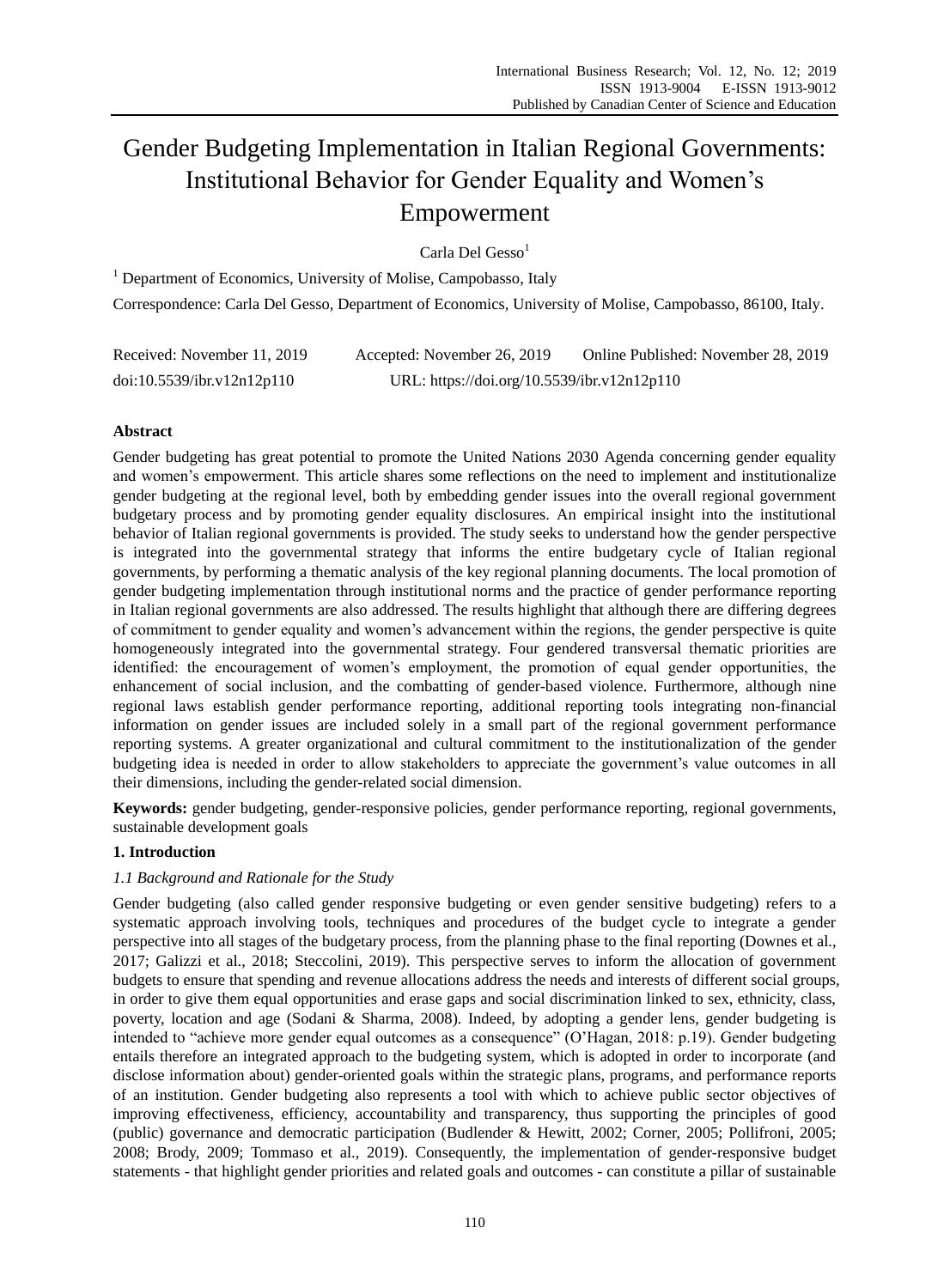economic development and social progress, given their great potential to reduce persistent gender disparities worldwide (Villagomez, 2004; Rubin & Bartle, 2005; Pulejo, 2011a; Chakraborty, 2016).

Gender budgeting has been internationally recognized as a key instrument for the promotion of real gender equality and the economic and social empowerment of women, which are very current issues in the field of country sustainable development (Pulejo, 2011a; Addabbo et al., 2015; Koehler, 2016; Leach et al., 2016). Reducing gender-related discrimination, female unemployment, violence against women, persistent gender pay gaps in education and work, and improving family life conditions and so forth, are among the most important priorities of modern society. Indeed, the aim to "achieve gender equality and empower all women and girls" matches specifically one of the Sustainable development goals (SDGs) of the United Nations 2030 Agenda (SDG number five), which commits policymakers, governments, organizations and all stakeholders worldwide to step up their efforts to alleviate inequalities relating to gender (Razavi, 2016). To contribute to this, Europe has also developed a common approach to promoting equality between men and women as a central drive for sustainable economic growth of European countries. In particular, the European Union member states have adopted the EU Gender Action Plan 2016-2020 (GAP II) which aims to promote gender budgeting at national and local levels in partner countries (European Commission, 2018). Accordingly, an institutional approach to the promotion of gender budgeting implementation in order to contribute to the achievement of the goals of United Nations 2030 Agenda is highly topical, and therefore needs more attention both from scholars and practitioners.

However, the interest in gender budgeting from public administration and accounting scholars appears to have been relatively limited, despite growing political, social and economic attention at the macroeconomical level (Marks Rubin & Bartle, 2005; Siboni et al., 2016; Galizzi et al., 2018). Furthermore, although there has been no lack of countries, both across and beyond Europe, that have introduced gender budgeting into their budget-making (Chakraborty, 2016; Quinn, 2016; Stotsky et al., 2016), gender budgeting appears so far to have been implemented weakly and ineffectively (O'Hagan, 2018). In Europe in particular, a legislative framework, from national and regional governments, has developed across countries to support gender budgeting implementation. Legislation began with the Beijing Platform for Action – formed in 1995 at the Fourth World Conference on Women – which first institutionalized gender budgeting but despite this, the adoption of gender budgeting remains a challenge in different contexts (Quinn, 2017; O'Hagan & Klatzer, 2018).

In order to achieve the goal of gender equality and women's empowerment, it is essential to advocate gender budgeting at the institutional level to promote and stimulate greater application and thus support effective gender mainstreaming in government strategies, decision-making, programs, processes and reporting. In other words, given the potential gender budgeting has in contributing to the closure of gender gaps, this instrument needs to become institutionalized further in public policy and society in order to encourage successful implementation (Stotsky et al., 2016; Steccolini, 2019). In particular, its establishment within the budgetary cycle and the performance reporting processes can also be made effective through regulations, norms and guidelines. Regional governments worldwide, in virtue of the importance of favoring a sustainable and inclusive development of their territories (Morgan, 2009), have a significant role to play in promoting gender budgeting implementation at a local level to make gender equality and women's empowerment a reality. Thus, in the face of their commitment to tackle gender diversities, regions need to integrate gender-related goals into their internal budgetary processes. In addition, they need to ensure that gender budgeting is established as an officially recognized accounting and accountability practice.

The background outlined above provides the motivation for this research, which seeks to present an empirical insight into the institutional behavior of Italian regional governments with respect to gender budgeting implementation. Specifically, this study aims to explore the degree to which gender budgeting is institutionalized in Italian regions in terms of their concrete commitment to achieving gender equality and women's empowerment, as a goal of the United Nations 2030 Agenda. The following research questions are addressed:

*RQ*1: How is the gender perspective integrated into the governmental strategy informing the budgetary cycle of Italian regional governments?

*RQ*2: Is gender budgeting implementation promoted by Italian regions in their territories through institutional norms, in order to encourage local institutions to disclose information on their commitment to gender equality?

*RQ*3: Is the reporting on gender performance information a common practice in Italian regional governments?

In the case of Italian regions, as bottom-up promoters of gendered initiatives, the interest in gender budgeting appears to be recent with some legislative movement in the last decade. Indeed, although not extensively and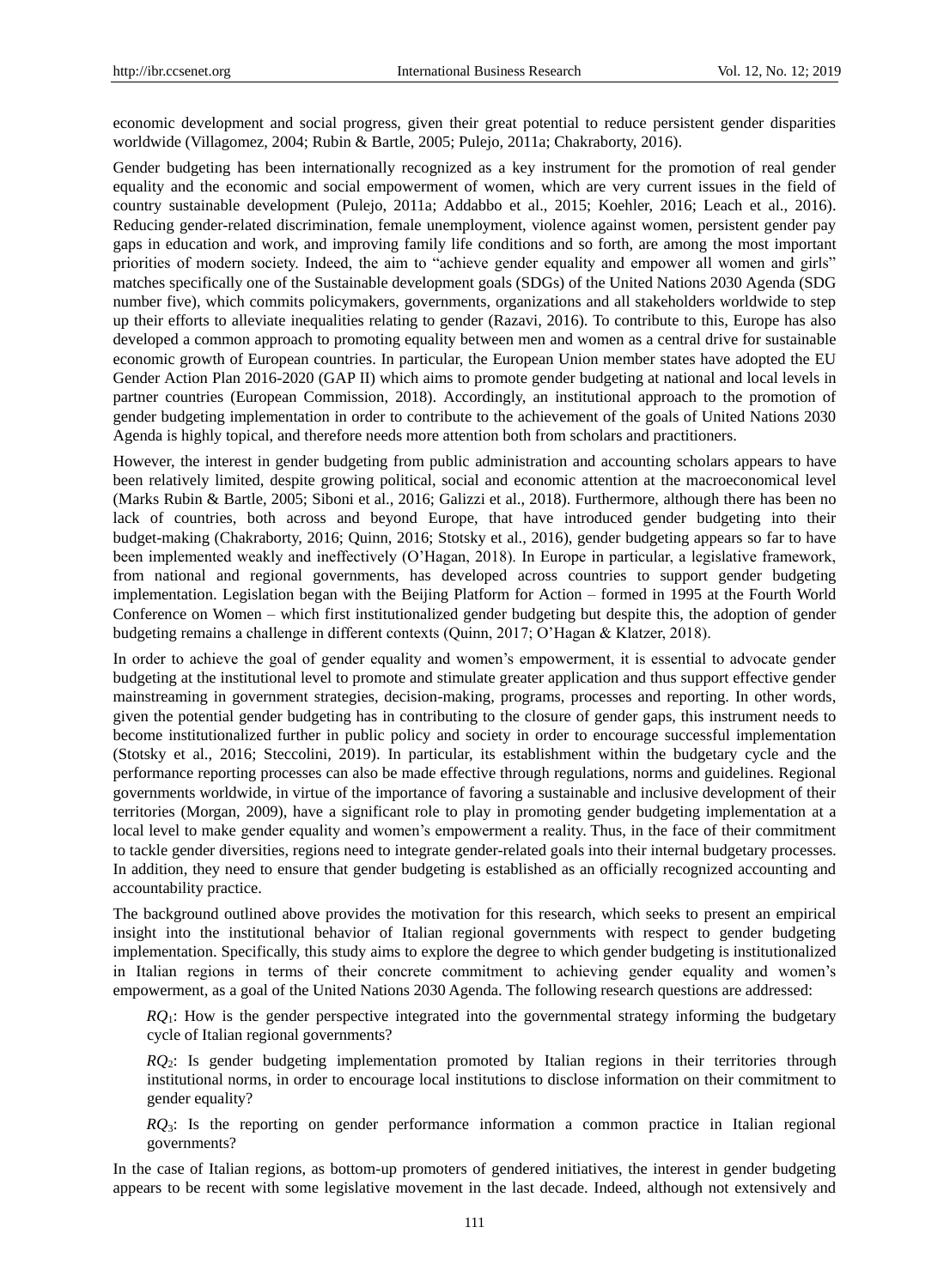systematically widespread, gender-responsive budget statements have been implemented in the form of voluntary final gender-responsive reports used to disclose information covering gender issues, related to performance and impacts (Gori et al., 2018; Tommaso et al., 2019). In this study, the current experience of Italian regions in institutionalizing gender budgeting implementation is analyzed by focusing attention firstly on their core regional planning documents, and secondly on their publication of norms and final reports substantiating gender-responsive budgeting. In particular, the fundamental document of regional general planning is the Regional Economic and Financial Document (DEFR, or "Documento di Economia e Finanza Regionale") which was mandatorily introduced in Italian regional governments, starting in 2015, with decree no. 118/2011 on public accounting harmonization (decree no. 118/2011, paragraph 36, subsection 3; and subsequent modifications and additions). The DEFR contains the regional strategic objectives in the various policy areas (economics, social, environmental, etc.) in which the region will intervene during the reference period relating to three years. It is a strategic planning document from which spending and revenue allocations of the regional budget derives, therefore informing the entire regional budgetary cycle.

This article shares some reflections on the need to implement and institutionalize gender budgeting at the regional level, both by embedding gender issues into the overall regional government budgetary process and by promoting gender equality disclosures. It has implications for policymakers, administrators and practitioners in regional and local governments, researchers and all other actors involved in promoting gender budgeting development, both for the budgetary process of governments and the mainstream of scholarly research into public management and accounting. The article continues below with an in-depth look at gender budgeting to support gender equality disclosures through a literature review. The subsequent section 2 better identifies the analyzed target population and materials and explains the methodologies used to answer the research questions. The research results are presented in section 3. The article concludes by discussing the results in section 4, which highlights useful elements for further research and some practical recommendations for better gender budgeting implementation.

#### *1.2 A Review of Previous Literature*

Gender budgeting was first implemented in Australia in the mid-1980s. By the mid-1990s, it had been introduced in numerous countries throughout the world thanks to the impetus of the Beijing Platform for Action of United Nations in 1995, which called for the integration of a gender dimension into budgetary processes (Sharp & Broomhill, 2002). Today, gender budgeting initiatives have been introduced worldwide both at the national and subnational levels, with varying forms, aims, approaches, scopes and outcomes based on the different political contexts in which they are implemented (Stotsky, 2006; Chakraborty, 2016; Klatzer et al., 2018). Scholarly studies on these initiatives have also increases since the 1990s by highlighting that gender budgeting has been used – "as a disruptive and radical approach to decision-making on public resources and public policy" (O'Hagan, 2018: p.37) – to engender macroeconomic policy aimed at reducing gender inequalities and advancing gender issues, such as tackling violence against women or enhancing women's rights, their status, their access to education or their working conditions, etc. (Budlender & Hewitt, 2002; Budlender, 2006).

In short, there has been a growth in gender budgeting and several governments around the world have integrated aspects concerning gender issues into budget in order to address gender equality and women's development (Hopper, 2019). Nevertheless, gender budgeting has not been sufficiently considered in the managerial and accounting literature and, as has been highlighted in particular recently, the field of the gender agenda needs greater engagement from accounting scholars (Broadbent, 2016; Siboni et al., 2016).

Gender issues are high up on the agendas of private and public organizations (UN, 2014; UN Women, 2019). This entails the need for an organization to disclose information about their commitment to gender equality, as stakeholder demand for gender performance information increases (Miles, 2011). As Hossain and colleagues argue, providing gender-related disclosures is necessary to meet the increasing call for transparency from and the accountability needs of stakeholders who have a right to be informed about organizational gender practices and matters related to gender equality (Hossain et al., 2016). Moreover, as highlighted by Hopper, a broader vision of accounting and accountability that goes beyond financial value information is required in order to drive organizations towards achieving the compelling global sustainable development goals of the United Nations 2030 Agenda (Hopper, 2019). Gender equality is an important part of this Agenda, which calls for greater social responsibility to ensure well-being and prosperity for the entire society worldwide. In line with this call, various authors have considered gender issues in their studies on corporate social responsibility and stakeholder accountability concerns. Khlif & Achek (2017) have found however, in their review of the accounting literature dealing with gender issues, that most of these studies have placed emphasis on equal opportunities for women on the board composition and leadership positions of private companies (Grosser & Moon, 2005; Grosser, 2009,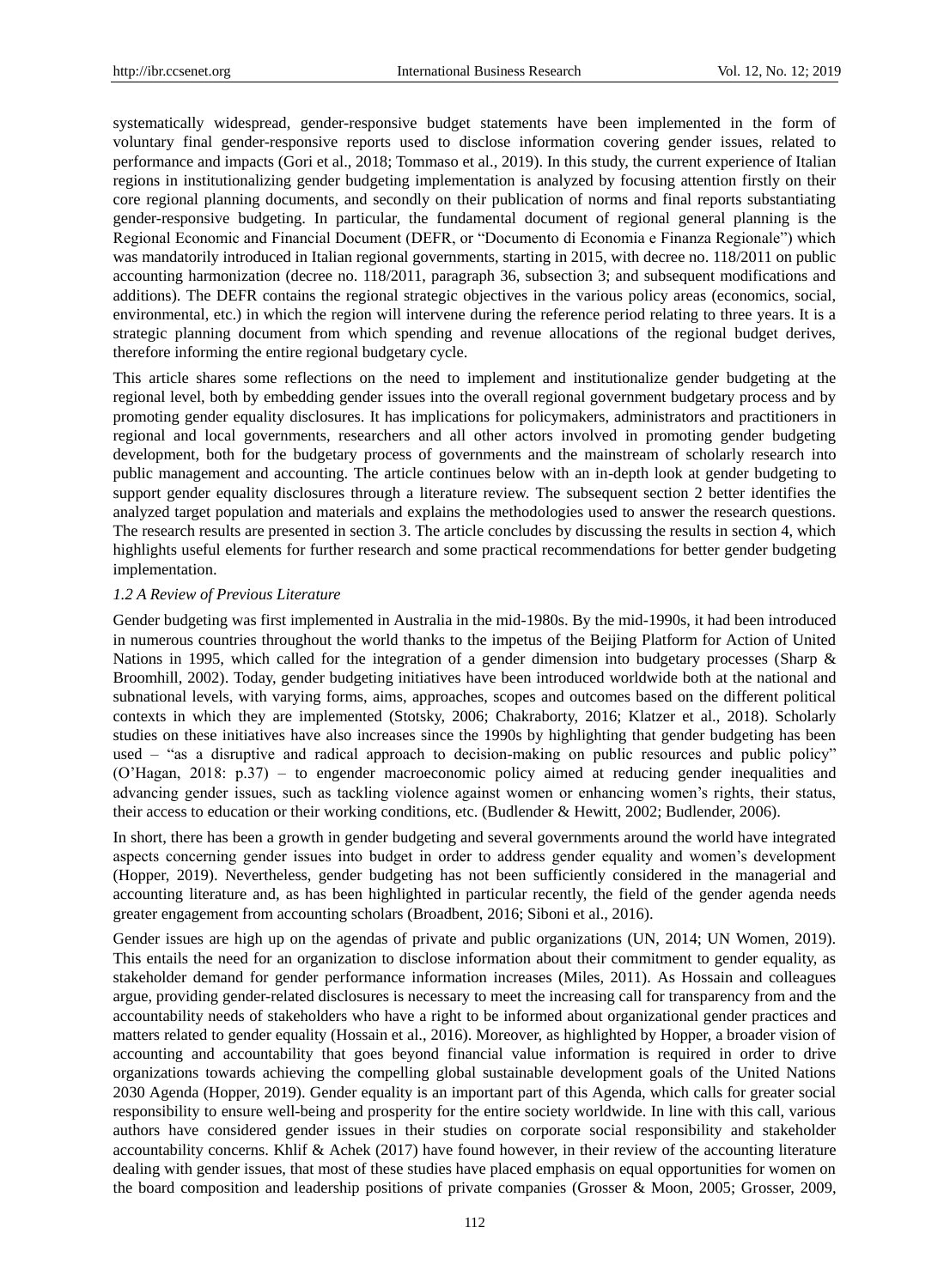#### Fernandez‐Feijoo et al., 2014; Velte, 2017).

Gender balance as a social outcome is one of the multiple dimensions of the value an organization creates, be it public or private. This is because the creation of value includes relevant social aspects, as well as economic, environmental and whole-system aspects of sustainability development and corporate social responsibility (Bebbington & Dillard, 2008; Henriques, 2013). This is emphasized by the growing literature on sustainability reporting and integrated reporting, which argues that performance reporting systems should include, with a more holistic and comprehensive view of performance, all dimensions of the organizational value creation and thus provide stakeholders with economic, social, environmental, and governance (financial and non-financial) information (Dumay et al., 2016; Adams, 2017; de Villiers & Maroun, 2017; Manes-Rossi et al., 2018; Del Gesso, 2019). Considering gender diversity matters therefore, has the ability to create an organization's value and consequently, organizational disclosures need to include gender impact information. Gender equality disclosures are also supported by the Global Reporting Initiative (GRI) which, in promoting sustainability reporting practices in private and public organizations internationally, includes gender related indicators in its "GRI Sustainability Reporting Framework" and enacts specific "Social Standards", namely the "GRI 401-Employment" and the "GRI 405-Diversity and Equal Opportunity" Standards that help organizations to report on their social impact related to gender (GRI & IFC, 2009; GRI website). Despite this, although research on company reporting on gender equality has been developed (e.g., Fernandez‐Feijoo et al., 2014) and while sustainability reporting has attracted attention from accounting researchers (e.g., de Villiers & Maroun, 2017), little research has analyzed organization disclosures on gender issues within the public sector budgetary process.

Some recent experiences of gender budgeting have been analyzed in the Italian public sector. One study focused on gender equality disclosures in the public university context (Galizzi & Siboni, 2016). Some other studies, in contrast, have dealt with gender budgeting implementation in regional and local governments (Galizzi et al., 2018; Gori et al., 2018; Tommaso et al., 2019). In particular, Gori and colleagues, who explored local authority commitment to gender mainstreaming by examining the strategic planning documents of the regional chief-towns, have pointed out the need to develop a clear framework, with respect to strategies, resources, and performance and impact indicators, to issue effective gender policies (Gori et al., 2018). Furthermore, Galizzi and colleagues analyzed the fully developed practice of gender budgeting in the municipality of Bologna and emphasized how gender budgeting is in line with the principles of public governance processes, such as equity, transparency, participation and accountability (Galizzi et al., 2018). In addition, Tommaso and colleagues examined gender budgeting experiences in Italian local governments by focusing on rules and gender-responsive reports implemented at the regional level, and highlighted the opportunity these reports provide to advance public sector management and public governance processes (Tommaso et al., 2019). This research revealed, however, a sporadic implementation of gender reports and a widespread methodological homogeneity in approaching their adoption. Previous literature has also shown that gender budgeting in Italian regional and local governments is basically designed as an instrument of the reporting stage, while a more holistic budgetary approach to gender issues is required, starting with a definition of the policies that differently determine male and female well-being and leading to the measurement and reporting of their impact (Galizzi, 2010; Addabbo et al., 2011; Pulejo, 2011b).

The gender budgeting potential for a budget reform has already been highlighted (Marks Rubin & Bartle, 2005); the recent work of Steccolini (2019) has also emphasized the need for the institutionalization of gender budgeting. Therefore, although some gender budgeting experiences at the Italian regional level have been analyzed in previous work, the originality of the present research lies in its investigation of gender budgeting implementation from the standpoint of the need to institutionalize it as an established practice of accounting and accountability processes; this is essential so that gender budgeting is able to deliver long lasting results to realize gender equality and women's rights. In other words, the gender perspective needs to be systematically embedded within the corporate budgetary systems of regional governments (and drive their institutional behavior and commitment) to create gender balance as a social value.

#### **2. Materials and Methods**

This research is qualitative in nature. It aimed to investigate the institutional commitment of Italian regional governments, with respect to the United Nations 2030 Agenda, to achieving gender equality and women's advancement through gender budgeting implementation.

In Italy, the promotion of gender budgeting appears to have been influenced by a bottom-up movement led by local governments but without coordination, indications for method, tools or funding from central government. Indeed, no specific norms have been enacted by the central government. However, references to gender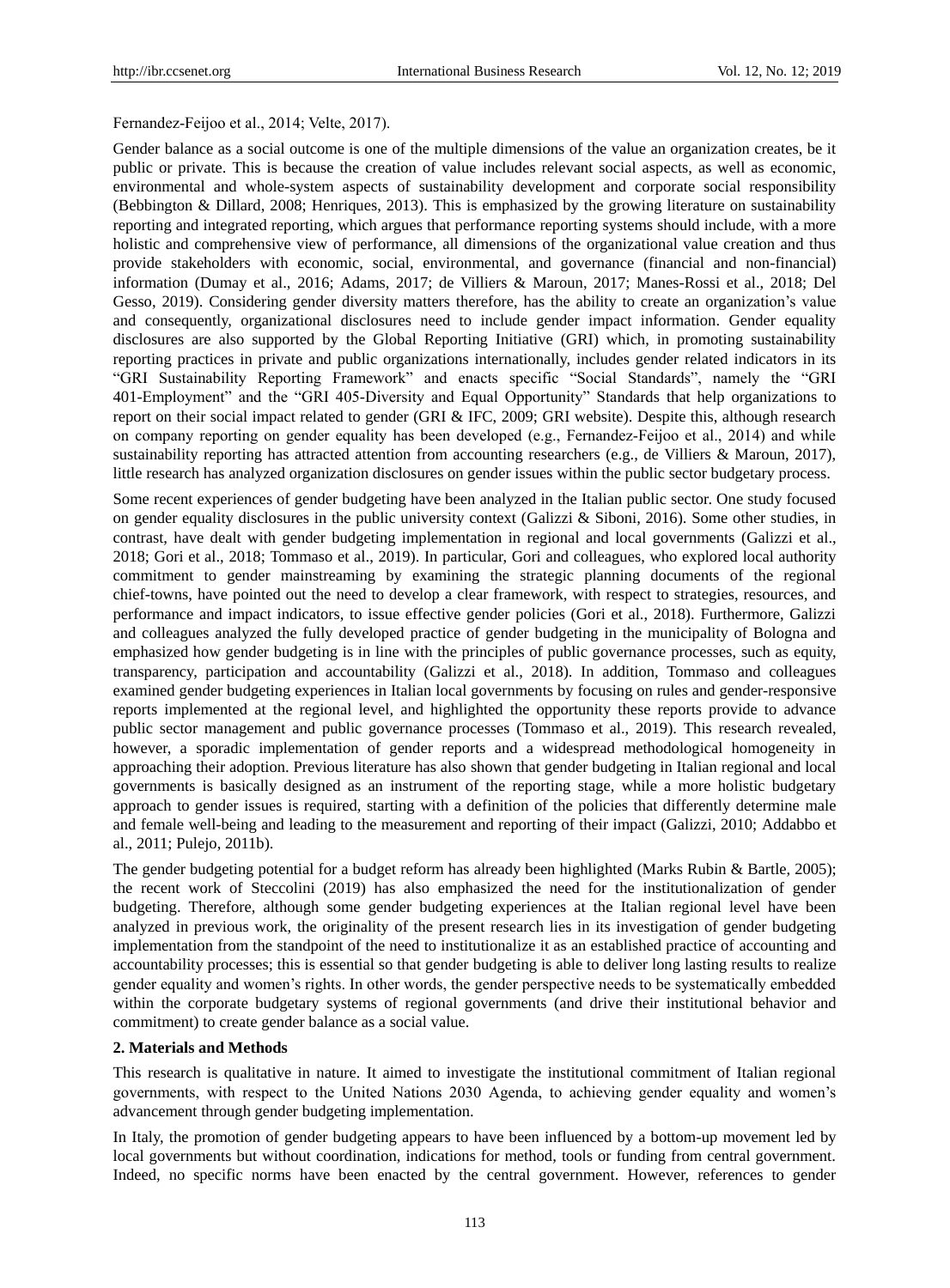budgeting implementation do appear in two laws. Firstly, decree no. 150/2009, which in imposing the adoption of a performance measurement and management cycle for all Italian public administrations, requires them to report on gender performance in their annual performance reports (decree no. 150/2009, paragraph 10, subsection 1*b*). Secondly, law no. 196/2009, which in defining the process of the reform and harmonization of public sector accounting, affirms the need for the adoption of a gender budget as a reporting tool to assess the different impacts of budgetary policies on men and women in order to pursue gender equality (law no. 196/2009, paragraph 38-septies; and subsequent modifications and additions).

Therefore, this study focuses on a target population consisting of all 20 Italian regional governments. Regional governments are the largest level of territorial subdivision in Italy, above the provincial and municipal levels. A documentary data collection and analysis were carried out between June and September 2019 in order to answer the three research questions outlined in the Introduction that were addressed sequentially.

Firstly, given the role regions play in promoting gender equality policies in their territories, the study sought to understand how the gender perspective is currently established within their corporate budgetary cycles (*RQ*1). To this end, the DEFR for the three-years 2019-21 was gathered from the regions' official websites where it is generally published under the heading "Planning" or "Finances". The decision was made to analyze the DEFR as this mandatory planning document initiates the budgetary process of Italian regional governments, by defining the programming guidelines (or policy objectives) of the government action that guides expenditure allocations both in the annual financial budget (for the year 2019) and in the triennial financial budget (for 2019-2021). Indeed, its narrative structure allows the Regional Executive Council to set out all governmental policies and programs to be implemented over the three-years, as well as the resources needed for the pursuit of regional planning objectives. The three-year planning cycle of the regional budgeting therefore necessarily starts with (and is supported by) the DEFR which constitutes an essential tool for the government's strategic control. In reality, during this study, the Italian regions were in the process of publishing the new DEFR 2020-22 but very few had actually published it, thus the only available document for the entire target population was the DEFR 2019-21 which is currently in force. However, for two regions (Lombardy and Trentino Alto-Adige) the DEFR 2019-21 was not available on the respective websites and consequently, the last available document was analyzed, which related to the period 2017-2019.

The collected DEFR documents were examined by means of a thematic analysis in order to identify the gendered thematic priorities set out by Italian regional governments. Thematic analysis is an independent research approach within the qualitative descriptive methodologies defined as "a method for identifying, analysing and reporting patterns (themes) within data" (Braun & Clarke, 2006: p.79; Vaismoradi et al., 2013; Nowell et al., 2017). This commonly used method for qualitative research was chosen because it allows themes within a data system which are important to the description of a phenomenon, to be identified (Daly et al., 1997). Thus, it appeared to be particularly appropriate to aid a deeper analysis of the DEFRs to identify all the thematic categories regarding gender-responsive policies and their related disclosures.

In order to build a set of meaningful and established themes, thematic analysis requires a six step process to be carried out. The steps are: familiarization with the data, the generation of initial codes, the search for themes, the reviewing of themes, the definition and naming of themes, and the production of a report (Braun & Clarke, 2006; Nowell et al., 2017). By following this iterative process, thematic analysis was performed on all 20 DEFRs with the help of the Qualitative Data Analysis software "QDA Miner Lite". The length of the documents was very variable and ranged from 37 to 472 pages. The documentary raw data were therefore explored, and themes (i.e. the gender-related policy priorities set out) were inductively defined and extrapolated. In particular, as a first step, the DEFRs were carefully read so that familiarity with their content could be achieved. Subsequently, a systematic coding for potential themes was done and then, similar codes that were common to the 20 cases were grouped together. In the following step, all the collected codes were sorted to form themes and subthemes. These were then reviewed to check that the data had been well-arranged and to finalize the themes and subthemes; finally, a thematic matrix was defined.

Once the DEFRs were examined through thematic analysis, the study sought to determine whether the Italian regions are promoting gender budgeting implementation in their territories through institutional norms that encourage local provinces and municipalities to disclose information on their commitment to gender equality (*RQ*2), such as through regional laws and guidelines. Thus, in order to answer the second research question, an electronic search was conducted within the official regional bulletins (containing laws and regulations) published during the last decade to review gender budgeting-related legislation.

Finally, the study also sought to determine to what extent reporting on gender performance information is a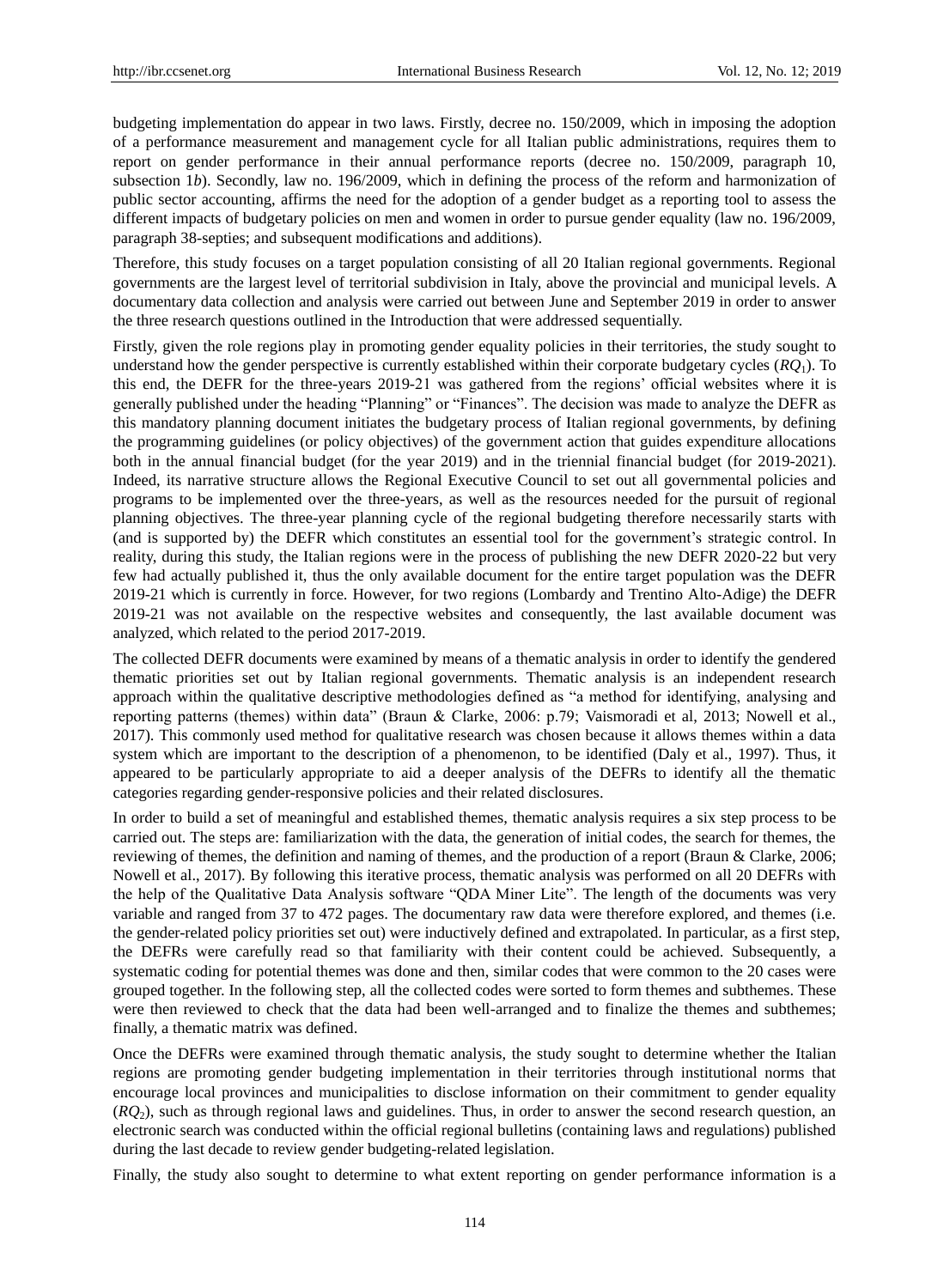common practice in Italian regional governments (*RQ*3). In order to address the last research question, an analysis of regional official websites was carried out to search for published non-financial performance reports which disclose information on gender impacts, such as gender-responsive reports, social reports and sustainability reports, in addition to traditional financial reporting statements.

#### **3. Results**

The results of the study in relation to the three research questions are described below.

Table 1 shows the results relating to *RQ*<sup>1</sup> (How is the gender perspective integrated into the governmental strategy informing the budgetary cycle of Italian regional governments?). The thematic analysis conducted on the DEFRs across 20 Italian regional governments made it possible to distinguish four main global themes. These themes were established through the identification of a specific set of subthemes that represent the gender-related policy priorities integrated into the DEFR documents. As detailed in Table 1, the integration of a gender perspective into governmental strategy, which subsequently informs the entire budgetary cycle of Italian regional governments can be expressed through the following four themes: the encouragement of women's employment; the promotion of equal gender opportunities; the enhancement of social inclusion; and the combatting of gender-based violence.

The total number of regions that include the four aforementioned themes within their DEFRs and thus integrate them into their budgetary cycle, is reported in Table 1; the regions that integrate each subtheme are also detailed. As can be seen from this table, the identified themes are all transversal themes, as each theme is recurrent in most Italian regional policies. This would suggest that the experience of promoting gender equality and women's empowerment is homogeneous on the whole. However, by looking at the various subthemes, it can be seen how some regions stand out because they are much more proactive than the others. Indeed, some subthemes are not common, rather they characterize only a part of the regional experience. This is the case of the subtheme "promote gender equality by implementing reporting on gender impact", which is only considered by three regions (Calabria, Emilia-Romagna and Piedmont); in addition, the subtheme "encourage full equity in remuneration" is relatively isolated because only two regions (Friuli-Venezia Giulia and Veneto) have integrated it into their governmental strategy. In contrast, almost all regions (19 regions) have addressed the subtheme ―contrast poverty by aiding job placement and income support to vulnerable people‖ in order to enhance social inclusion of some categories at risk of exclusion, such as the elderly, the disabled, single mothers, and the unemployed who may be experiencing a situation of particular economic fragility. Moreover, several regions (14 regions) have integrated into their DEFRs the political intention to "increase women's access to the labor market through active labor policies, support measures and training"; likewise, there are also 14 regions that have included in their DEFRs the general principle of "promoting a regional policy guaranteeing equal opportunities without discrimination for women and men in work and in social life", as well as their commitment to "support female victims of violence and their children".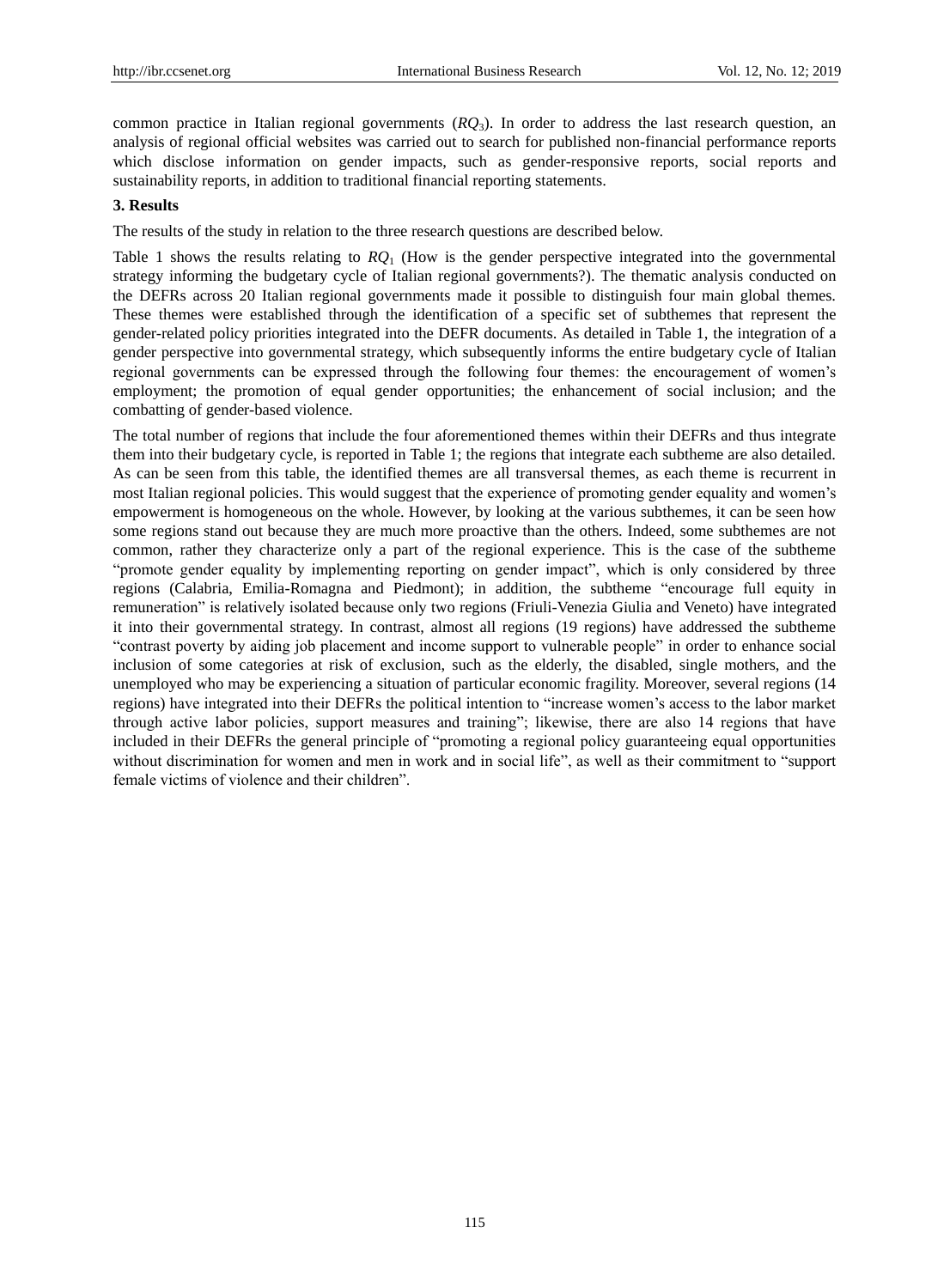|                                      |                                                                  |                                                                                        | Total      |
|--------------------------------------|------------------------------------------------------------------|----------------------------------------------------------------------------------------|------------|
| <b>Themes</b>                        | <b>Subthemes</b>                                                 | In which regions                                                                       | number of  |
|                                      |                                                                  |                                                                                        | regions    |
|                                      | • Increase women's access to the labor                           | Abruzzo; Basilicata; Calabria;                                                         |            |
|                                      | market through active labor policies,                            | Emilia-Romagna; Friuli-Venezia Giulia;                                                 |            |
|                                      | support measures and training;                                   | Lazio; Liguria; Lombardy; Marche;                                                      |            |
|                                      |                                                                  | Molise; Piedmont; Puglia; Tuscany; and                                                 |            |
|                                      |                                                                  | Veneto.                                                                                |            |
| Encourage<br>women's                 | • Improve women's employment<br>through family policies aimed at | Calabria; Emilia-Romagna; Friuli-Venezia<br>Giulia; Liguria; Molise; Piedmont; Puglia; |            |
| employment                           | reconciling home and work life;                                  | Valle d'Aosta; and Veneto.                                                             | 15 regions |
|                                      | • Support women's access to career                               | Emilia-Romagna; Friuli-Venezia Giulia;                                                 |            |
|                                      | opportunities, decision-making and                               | Lombardy; Piedmont; and Veneto.                                                        |            |
|                                      | entrepreneurship;                                                |                                                                                        |            |
|                                      | • Encourage full equity in                                       | Friuli-Venezia Giulia; and Veneto.                                                     |            |
|                                      | remuneration.                                                    |                                                                                        |            |
|                                      | • Promote gender equality by                                     | Calabria; Emilia-Romagna; and Piedmont.                                                |            |
|                                      | implementing reporting on gender                                 |                                                                                        |            |
| Promote equal                        | impact;                                                          |                                                                                        |            |
| gender                               | • Promote a regional policy                                      | Abruzzo; Basilicata; Calabria;                                                         | 14 regions |
| opportunities                        | guaranteeing equal opportunities                                 | Emilia-Romagna; Friuli-Venezia Giulia;                                                 |            |
|                                      | without discrimination for women                                 | Lazio; Lombardy; Marche; Piedmont;                                                     |            |
|                                      | and men in work and in social life.                              | Puglia; Sicily; Tuscany; Valle d'Aosta; and                                            |            |
|                                      |                                                                  | Veneto.                                                                                |            |
|                                      | • Improve women's well-being through                             | Abruzzo; Basilicata; Emilia-Romagna;                                                   |            |
|                                      | educational projects, gender-specific                            | Friuli-Venezia Giulia; Liguria, and                                                    |            |
|                                      | care, or sport;<br>• Contrast poverty by aiding job              | Lombardy.<br>Abruzzo; Basilicata; Calabria; Campania;                                  |            |
|                                      | placement and income support to                                  | Emilia-Romagna; Friuli-Venezia Giulia;                                                 |            |
| Enhance social                       | vulnerable people;                                               | Lazio; Liguria; Lombardy; Marche;                                                      |            |
| inclusion                            |                                                                  | Molise; Piedmont; Puglia; Sardinia; Sicily;                                            | 19 regions |
|                                      |                                                                  | Tuscany; Umbria; Valle d'Aosta; and                                                    |            |
|                                      |                                                                  | Veneto.                                                                                |            |
|                                      | • Promote social inclusion through                               | Calabria; Emilia-Romagna; Friuli-Venezia                                               |            |
|                                      | targeted social measures and services.                           | Giulia; Lazio; Lombardy; Marche; Molise;                                               |            |
|                                      |                                                                  | Piedmont; and Puglia.                                                                  |            |
|                                      | • Support female victims of violence                             | Abruzzo; Basilicata; Calabria;                                                         |            |
|                                      | and their children:                                              | Emilia-Romagna; Friuli-Venezia Giulia;                                                 |            |
| Contrast<br>gender-based<br>violence |                                                                  | Lazio; Liguria; Lombardy; Marche;                                                      |            |
|                                      |                                                                  | Piedmont; Puglia; Sicily; Tuscany; and                                                 |            |
|                                      | • Promote territorial networks,                                  | Veneto.<br>Abruzzo; Emilia-Romagna; Lombardy;                                          |            |
|                                      | partnerships and information                                     | Marche; Piedmont; Puglia; Tuscany; and                                                 | 14 regions |
|                                      | campaigns to raise awareness of the                              | Veneto.                                                                                |            |
|                                      | gender violence issue;                                           |                                                                                        |            |
|                                      | • Support anti-violence centers and                              | Abruzzo; Calabria; Emilia-Romagna;                                                     |            |
|                                      | shelters.                                                        | Lombardy; Marche; Piedmont; Puglia;                                                    |            |
|                                      |                                                                  | Tuscany; and Veneto.                                                                   |            |

#### Table 1. Integration of the gender perspective in the governmental strategy of Italian regional governments

*Source*: data analyzed from the results of the thematic analysis of the DEFRs 2019-21 of Italian regional governments.

Table 2 shows the results in response to *RQ*<sup>2</sup> (Is gender budgeting implementation promoted by Italian regions in their territories through institutional norms, in order to encourage local institutions to disclose information on their commitment to gender equality?). Nine regions out of twenty have enacted a law promoting gender budgeting establishment from 2007 to date. The nine regional laws are listed in chronological order in Table 2, which reports what they state about gender budgeting implementation at the local level. As is detailed in this table, eight laws are specifically concerned with gender issues, while one law (in the case of Calabria) is a general legal provision in which only the government's adoption of gender budgeting is promoted. Therefore, eight regions promote gender budgeting implementation both in their budgetary process and in those of the local authorities in their territories; however, only two of these regions (Emilia-Romagna and Piedmont) also provide guidelines for their local authorities. The regional laws establishing gender budgeting are quite homogeneous in their objectives and scope. Although some laws also establish specific training and updating activities to instruct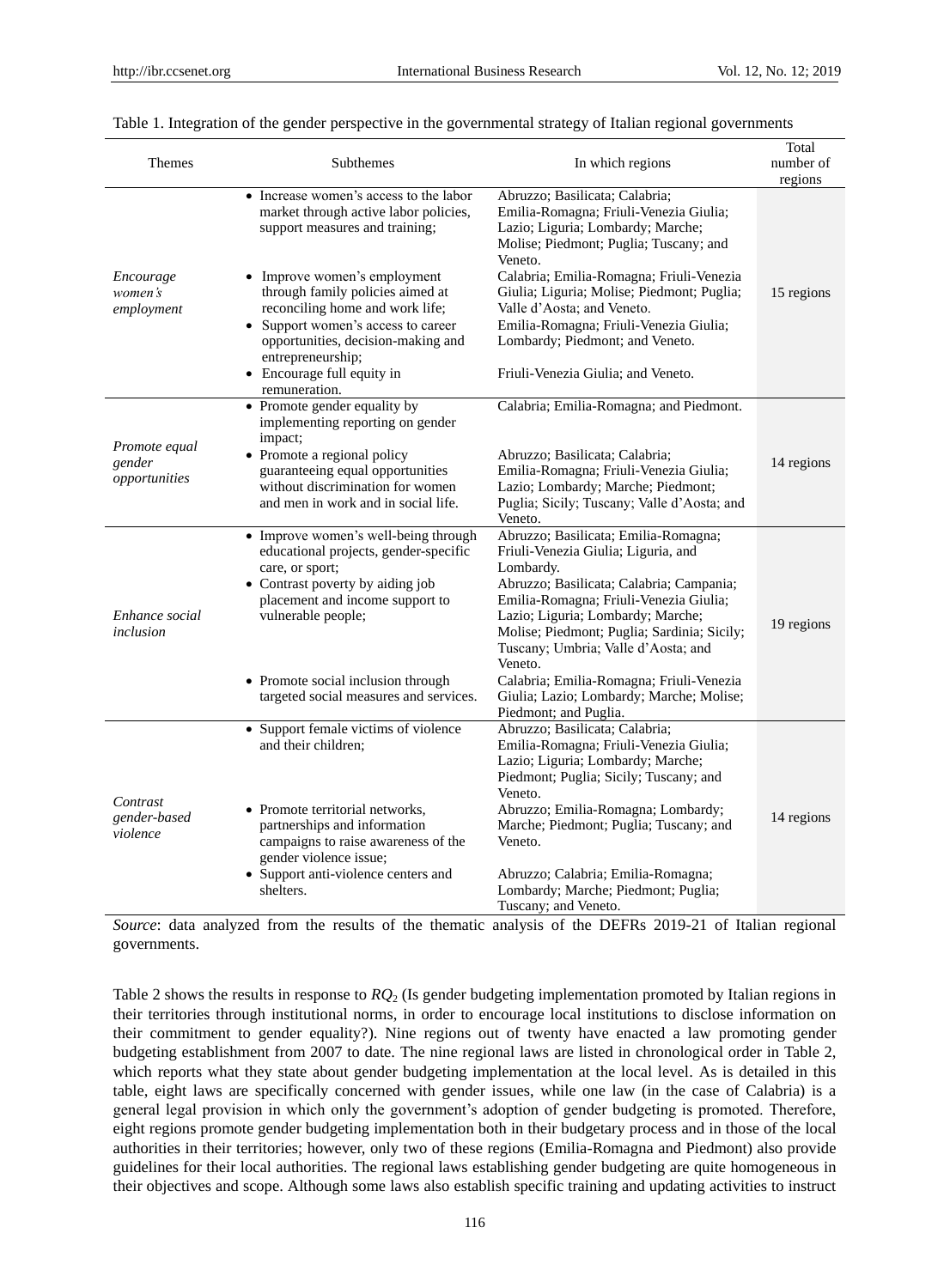staff on how to apply gender budgeting and prepare gender-responsive reports, the requirement of other paragraphs are somewhat identical.

|  |  |  | Table 2. The promotion of gender budgeting implementation in Italian regional laws |  |  |
|--|--|--|------------------------------------------------------------------------------------|--|--|
|  |  |  |                                                                                    |  |  |

|                              |                                                                                                                                                                                                     | The establishment of gender budgeting at the local level                                                                                                                                                                                                                                                                                                                          |                                                                                                                                                                                                                                                                                                                                             |                         |
|------------------------------|-----------------------------------------------------------------------------------------------------------------------------------------------------------------------------------------------------|-----------------------------------------------------------------------------------------------------------------------------------------------------------------------------------------------------------------------------------------------------------------------------------------------------------------------------------------------------------------------------------|---------------------------------------------------------------------------------------------------------------------------------------------------------------------------------------------------------------------------------------------------------------------------------------------------------------------------------------------|-------------------------|
| Region                       | Regulatory law                                                                                                                                                                                      | Establishment of government adoption                                                                                                                                                                                                                                                                                                                                              | Promotion among the regional<br>local authorities                                                                                                                                                                                                                                                                                           | guidelines<br>provided? |
| Puglia                       | Law no. 7 from 21<br>March 2007:<br>"Rules for gender<br>policies and<br>work-life balance<br>services".                                                                                            | "The Region in the report that<br>accompanies both the forecasting<br>budget and the final financial reporting<br>statements includes the gender budget<br>as a tool for monitoring and assessing<br>the impact of regional policies on men<br>and women". (Paragraph 19,<br>subsection 1).                                                                                       | "The Region promotes the<br>dissemination of gender budget<br>among the Apulian local<br>authorities through initiatives,<br>awareness raising and<br>information from the Regional<br>Resource Center for Women".<br>(Paragraph 19, subsection 3).                                                                                         | No                      |
| Calabria                     | Law no. $15$ from $13$<br>June 2008:<br>"General measures<br>of a legal and<br>financial type"                                                                                                      | "[] to improve citizen participation<br>and comprehensibility and<br>transparency of the budget, the<br>Regional Executive Council prepares<br>in addition to the social report, a<br>gender-responsive report". (Paragraph<br>12, subsection 1).                                                                                                                                 |                                                                                                                                                                                                                                                                                                                                             | N <sub>o</sub>          |
| Liguria                      | Law no. 26 from 1<br>August 2008:<br>"Integration of<br>gender equal<br>opportunities<br>policies in the<br>Liguria Region".                                                                        | "The Region adopts gender budgeting<br>as a social reporting tool that allows<br>the integration of the gender<br>perspective into economic planning<br>documents in which public policies are<br>defined and summarized". (Paragraph<br>8, subsection 1).                                                                                                                        | "The Region promotes the<br>dissemination of the gender<br>budgeting tool among all local<br>authorities. [] With a specific<br>act, the Regional Executive<br>Council dictates the guidelines<br>and identifies the methodologies<br>for the design and<br>implementation of the gender<br>budget". (Paragraph 9,<br>subsections 1 and 3). | No                      |
| Piedmont                     | Law no. 8 from 18<br><b>March 2009:</b><br>"Integration of<br>gender equal<br>opportunities<br>policies in the<br>Piedmont Region<br>and provisions for<br>the establishment of<br>gender budgets". | "For the purposes of this law, gender<br>budgeting consists of assessing the<br>impact of budgetary policies on gender<br>by identifying gender-sensitive areas in<br>order to promote equality of<br>opportunity between men and<br>women". (Paragraph 3, subsection 1).                                                                                                         | "The Regional Executive<br>Council [] prepares a vade<br>mecum relating to the guidelines<br>for the implementation of gender<br>budgets in order to promote and<br>solicit their adoption in local<br>authorities". (Paragraph 5,<br>subsection 2).                                                                                        | Yes                     |
| Tuscany                      | Law no. 16 from 2<br>April 2009:<br>"Gender<br>citizenship".                                                                                                                                        | "The gender budget, drawn up by the<br>Regional Executive Council, is a tool<br>for monitoring and evaluating regional<br>policies on equal opportunities in the<br>context of the overall legislative<br>evaluation of regional public policies".<br>(Paragraph 13, subsection 1).                                                                                               | "The Region also promotes the<br>dissemination of the gender<br>budget among local authorities<br>for the purpose of guiding<br>actions for work-life balance".<br>(Paragraph 13, subsection 3).                                                                                                                                            | No                      |
| Friuli-<br>Venezia<br>Giulia | Law no. 20 from 16<br>November 2010:<br>"Measures for the<br>promotion of social<br>reporting in the<br>Administrations of<br>Friuli-Venezia<br>Giulia".                                            | "The present law pursues the objective<br>of developing the ability of [] regions<br>and local authorities to implement<br>effective social reporting processes,<br>through documents such as the annual<br>social report, the mandate social<br>report, the environmental report, the<br>gender-responsive report [] and other<br>social reporting documents".<br>(Paragraph 1). | "The present law pursues the<br>objective of developing the<br>ability of [] regions and local<br>authorities to implement<br>effective social reporting<br>processes (Idem as paragraph<br>1).                                                                                                                                             | No                      |
| Marche                       | Law no. 23 from 23<br>July 2012:<br>"Integration of<br>gender equal<br>opportunities                                                                                                                | "The gender budget, drawn up by the<br>Regional Executive Council, is a tool<br>for monitoring and evaluating regional<br>policies on equal opportunities, as part<br>of the overall assessment of regional                                                                                                                                                                       | "The Region also promotes the<br>dissemination of the gender<br>budget among local authorities<br>for the purpose of guiding action<br>for work-life balance".                                                                                                                                                                              | No                      |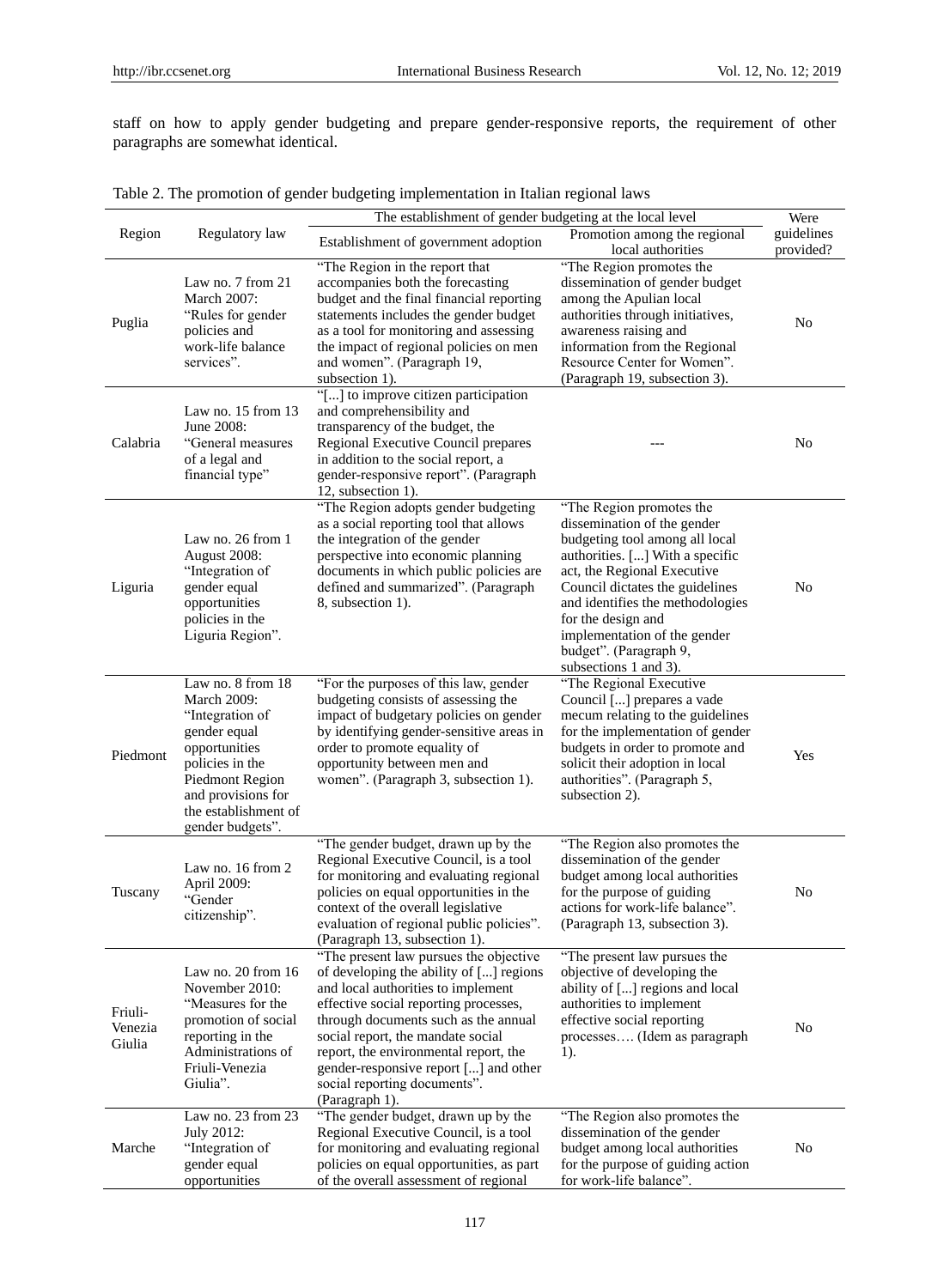|                    | policies in the<br>Region".                                                                                                                         | public policies". (Paragraph 7,<br>subsection 1).                                                                                                                                                                                                                                                                                                                                                                                                                     | (Paragraph 7, subsection 3).                                                                                                                                                                                                                            |     |
|--------------------|-----------------------------------------------------------------------------------------------------------------------------------------------------|-----------------------------------------------------------------------------------------------------------------------------------------------------------------------------------------------------------------------------------------------------------------------------------------------------------------------------------------------------------------------------------------------------------------------------------------------------------------------|---------------------------------------------------------------------------------------------------------------------------------------------------------------------------------------------------------------------------------------------------------|-----|
| Emilia-<br>Romagna | Law no. 6 from $27$<br>June $2014$ :<br>"Framework law<br>for equality and<br>against gender<br>discrimination".                                    | "The gender budget, as social reporting<br>of the integration of a gender<br>perspective in the economic planning<br>of public policies [] is prepared<br>annually by the Regional Executive<br>Council, coinciding with the<br>presentation of the annual report on the<br>basis of the guidelines and with the<br>methods established by it, and involves<br>the adoption of a gender impact<br>assessment of budgetary policies".<br>(Paragraph 36, subsection 1). | "The Region also promotes the<br>dissemination of the gender<br>budget among local authorities in<br>order to promote positive action<br>for reconciling life and work<br>times and sharing care<br>responsibilities". (Paragraph 36,<br>subsection 3). | Yes |
| Umbria             | Law no. $14$ from $25$<br>November 2016:<br>"Rules for gender"<br>policies and for a<br>new civilization of<br>relations between<br>women and men". | "The gender budget, approved by the<br>Regional Executive Council, is a tool<br>for monitoring and assessing the<br>impact of regional policies on men and<br>women". (Paragraph 47, subsection 1).                                                                                                                                                                                                                                                                   | "The Region promotes its<br>dissemination among local<br>authorities by sharing<br>methodologies, support, and<br>implementation support".<br>(Paragraph 47, subsection 1).                                                                             | No  |

*Source*: elaboration from the review of the regulatory laws on gender budgeting published in the official regional bulletins.

Table 3 shows the results in relation to *RQ*<sup>3</sup> (Is the reporting on gender performance information a common practice in Italian regional governments?). In particular, it shows the behavior of Italian regions in respect to the dissemination of gender-responsive and social reports that disclose gender performance information in terms of the impacts of the implemented policies on men and women. As can be seen, regional government reporting of this information in addition to their traditional financial reporting is sporadic. Indeed, additional reporting tools that integrate non-financial information about gender issues are included solely in a small part of the Italian regional government performance reporting systems, although several regions have integrated some disclosures into their annual performance reports to comply with the provisions of national decree no. 150/2009. Specifically, only three regions are now reporting on gender performance or have recently reported on it with specific gender-responsive reports (Emilia-Romagna, Tuscany and Piedmont), whereas some regions have only published a single edition of such a report, more than a decade ago (such as the Marche and the Valle d'Aosta). A positive note is that gender budgeting projects are on the agenda in many regions, meaning that the implementation of performance reporting on gender issues is scheduled for the near future.

| Region                   | Additional reporting tools disclosing<br>non-financial information on gender<br>performance                                                   | Projects of implementing gender performance reporting                                                                                                                          |
|--------------------------|-----------------------------------------------------------------------------------------------------------------------------------------------|--------------------------------------------------------------------------------------------------------------------------------------------------------------------------------|
| Abruzzo                  | Some disclosure is integrated into the<br>Annual Performance Report.                                                                          | Resolution no. 380 of the Regional Executive Council from<br>1 July 2019 which plans to prepare a Gender-Responsive<br>Report by 2021.                                         |
| <b>Basilicata</b>        | Some disclosure is integrated into the<br>Annual Performance Report.                                                                          |                                                                                                                                                                                |
| Calabria                 | Some disclosure is integrated into the<br>Annual Performance Report.                                                                          | A regional communication from 27 June 2016 describes an<br>ongoing project concerning the drafting of the first social<br>and gender report of the Region.                     |
| Campania                 |                                                                                                                                               | The regional Council presented a law proposal from 17<br>March 2017 on the implementation of gender budgeting.                                                                 |
| Emilia-<br>Romagna       | Gender-Responsive Report 2015;<br>Gender-Responsive Report 2016. Some<br>disclosure is also integrated into the Annual<br>Performance Report. |                                                                                                                                                                                |
| Friuli-Venezia<br>Giulia | Some disclosure is integrated into the<br>Annual Performance Report.                                                                          |                                                                                                                                                                                |
| Lazio                    | Some disclosure is integrated into the<br>Annual Performance Report.                                                                          | In an informative note on the regional website, the region<br>declares that it will establish a Control room for the<br>experiment of a Gender-Responsive Report starting from |

Table 3. Regional government reporting on gender performance information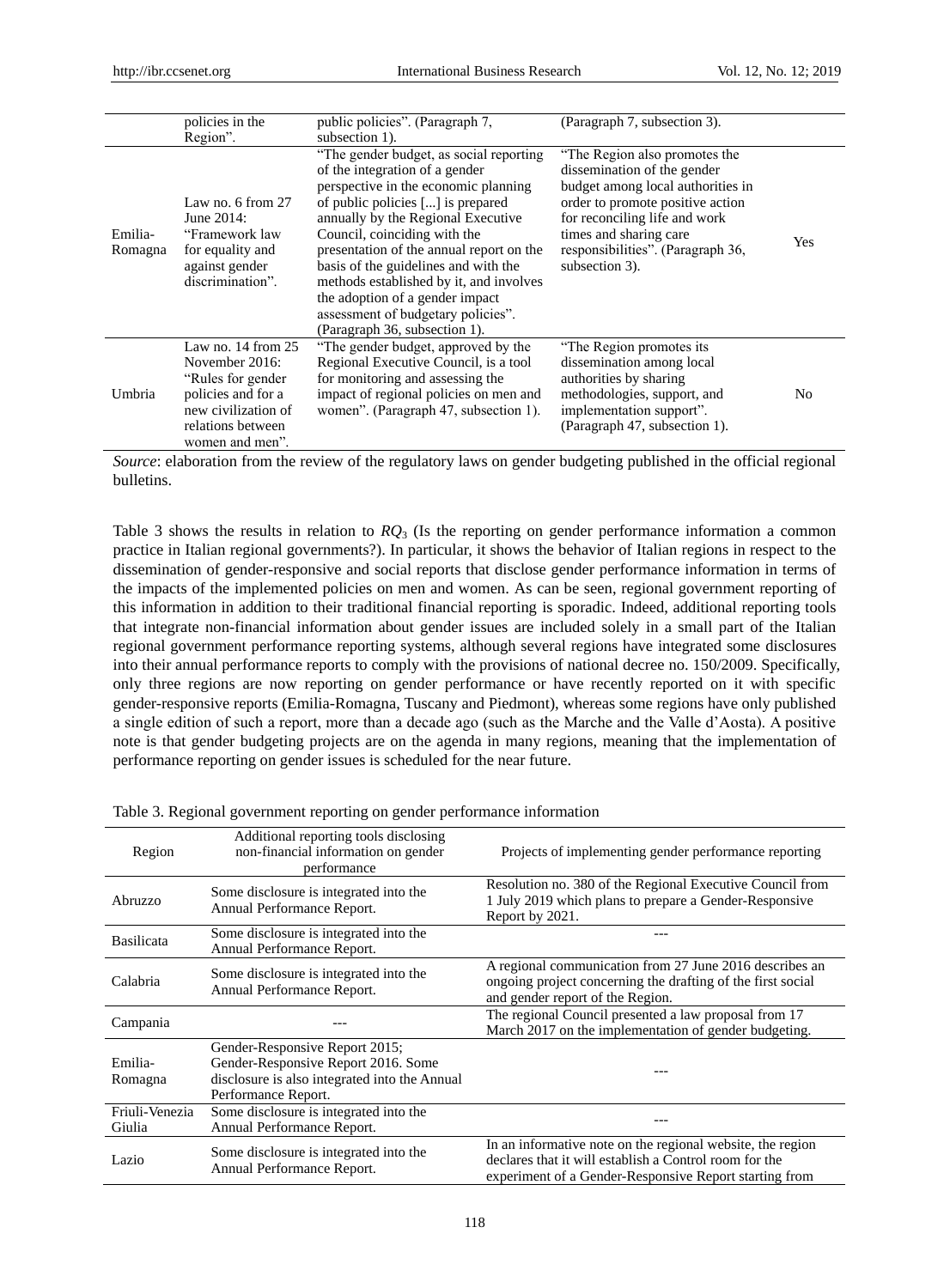|                               |                                                                                                                                                               | 2019.                                                                                                                                                            |
|-------------------------------|---------------------------------------------------------------------------------------------------------------------------------------------------------------|------------------------------------------------------------------------------------------------------------------------------------------------------------------|
| Liguria                       | Some disclosure is integrated into the<br>Annual Performance Report.                                                                                          |                                                                                                                                                                  |
| Lombardy                      |                                                                                                                                                               |                                                                                                                                                                  |
| Marche                        | Gender-Responsive Report 2005. Some<br>disclosure is now integrated into the Annual<br>Performance Report.                                                    |                                                                                                                                                                  |
| Molise                        |                                                                                                                                                               | $---$                                                                                                                                                            |
| Piedmont                      | Gender-Responsive Report 2006;<br>Gender-Responsive Report 2007/2008;<br>Gender-Responsive Report 2009/2010;<br>Simplified (social) Report for Citizens 2016. |                                                                                                                                                                  |
| Puglia                        | Proof of a gender-responsive report<br>2010/2011 is available. Some disclosure is<br>integrated into the Annual Performance<br>Report.                        | The Resolution no. 1798 of the Regional Executive Council<br>from 7 October 2019 planned the preparation of a social and<br>gender report.                       |
| Sardinia                      |                                                                                                                                                               |                                                                                                                                                                  |
| Sicily                        | Some disclosure is integrated into the<br>Annual Performance Report.                                                                                          |                                                                                                                                                                  |
| <b>Trentino Alto</b><br>Adige |                                                                                                                                                               |                                                                                                                                                                  |
| Tuscany                       | Gender-Responsive Report 2012/2013;<br>Gender-Responsive Report 2010/2014;<br>Social Report 2010; Social Report 2011;<br>Social Report 2010-2014.             |                                                                                                                                                                  |
| Umbria                        |                                                                                                                                                               |                                                                                                                                                                  |
| Valle d'Aosta                 | Gender-Responsive Report 2004.                                                                                                                                | ---                                                                                                                                                              |
| Veneto                        | Several annual editions of the social report<br>from 2004 to 2010, some of which include<br>gender performance information.                                   | The Resolution no. 1701 of the Regional Executive Council<br>from 24 October 2017 refers to the adoption of gender<br>budgeting as a planning and auditing tool. |

*Source*: elaboration from the results of an analysis of regional official websites.

#### **4. Discussion and Conclusion**

This research was based on the view that regions can play a decisive role in establishing gender budgeting within governmental accounting and accountability systems in virtue of their institutional commitment to the United Nations 2030 Agenda goal concerning gender equality and women's empowerment in local communities. The institutional behavior of Italian regional governments was analyzed in respect to the integration of the gender perspective in the regional budgetary strategy, the local promotion of gender budgeting implementation and performance reporting.

In response to the first research question, the results described in the previous section highlight that although there are differing degrees of commitment to gender equality and the advancement of women, the gender perspective is quite homogeneously integrated into the governmental strategy that informs the budgetary cycle of Italian regional governments. Gender-responsive policies are therefore adopted and they may be traced back to four main themes or areas where regional governments make interventions: the encouragement of women's employment, the promotion of equal gender opportunities, the enhancement of social inclusion, and the combatting of gender-based violence.

In particular, better access to the labor market for women is considered a priority and supported by most of the regional policies that are also concerned with tackling women's unemployment through gender training. It has been confirmed that the latter has received much attention from Italian local policies that aim to increase women's empowerment (Gori et al., 2018). In some regions, social and labor policies also aim to help balance women's family and work roles and hours, or to support their career opportunities through entrepreneurship and self-employment in order to reach a greater economic and social equity for the community. Ensuring equal opportunities for all, with no discrimination at work and in social life, as well as tackling poverty and violence against women, appear to be policies informing the budgetary cycle of almost all Italian regional governments. However, only three regions (Calabria, Emilia-Romagna, and Piedmont) include among their governmental policies the promotion of gender performance reporting to help equal gender opportunities. These regions have also enacted a law to promote gender budgeting implementation. In addition, two of these regions (Emilia-Romagna and Piedmont) are the only regions that have issued regional guidelines to help region local authorities implement gender budgeting. These two regions are also those whose performance reporting systems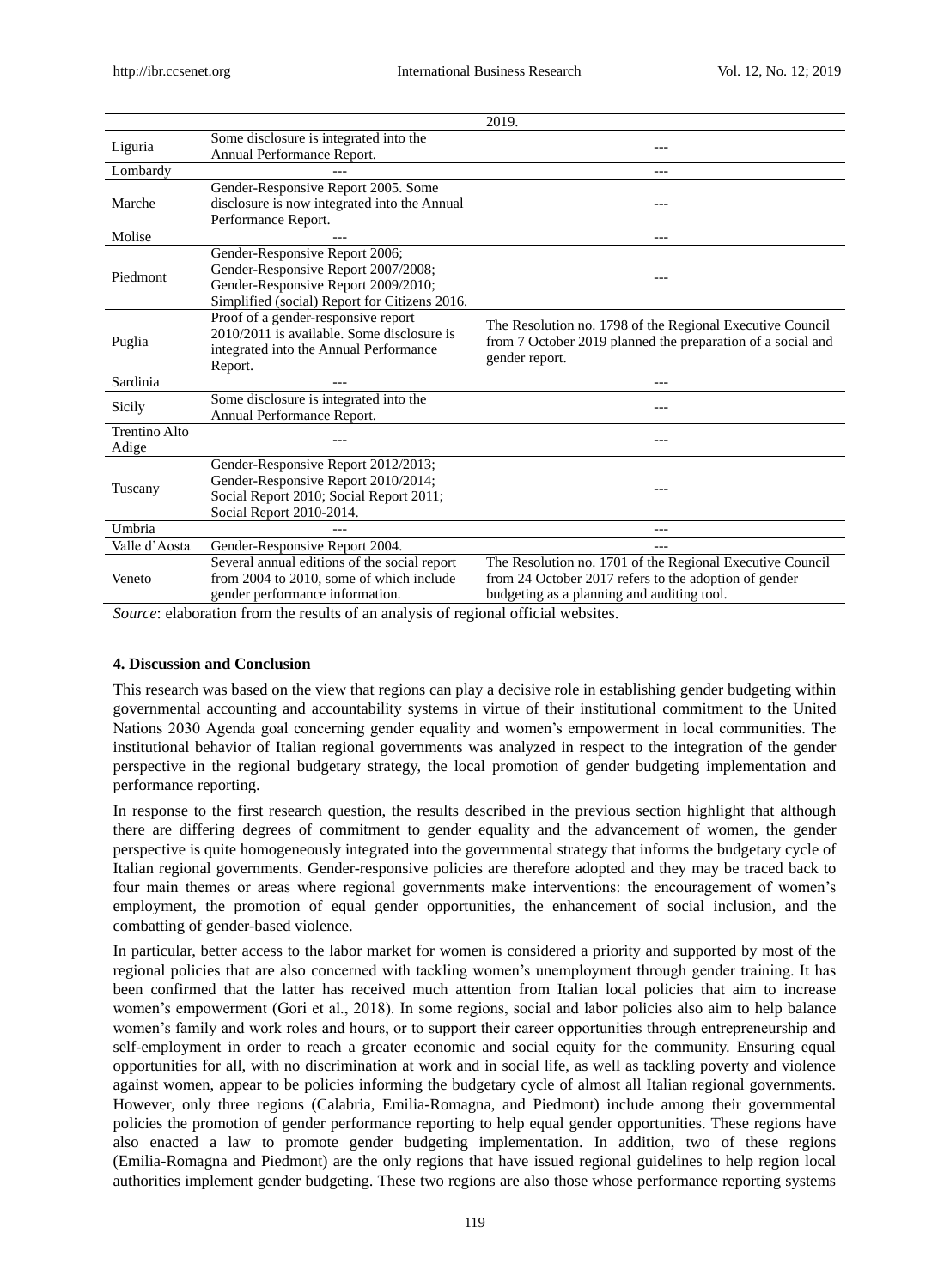include reporting tools (such as gender-responsive reports), which disclose gender performance information that is essential to enable the impact evaluation of the policies to be carried out.

In response to the second research question, the results corroborate the fact that a legislative movement has occurred during the last decade, which has concerned Italian regional governments (Pulejo, 2011a; Tommaso et al., 2019). To date, nine regions have enacted a regional law establishing gender budgeting implementation in their territories. Eight laws promote it, both in the regional government's budgetary process and in that of the region's local authorities. However, the regional laws address gender budgeting with a mostly homogeneous approach and remain limited in scope and objectives (Tommaso et al., 2019).

Furthermore, some laws have also envisaged the enactment of regional guidelines in order to help gender budgeting establishment in the territorial local authorities; however, as already highlighted, only two regions have actually issued such guidelines. This may be due to the change in the elective decision-making bodies which, based on their governmental political orientation, give different levels of salience to gender issues during their electoral mandate. The duration of the elected bodies' mandate therefore can critically affect the regional administration and limit the long-lasting effects of some policies, such as promoting gender budgeting. Nonetheless, gender budgeting implementation cannot be an idea that belongs to one political alignment but needs to be seen as an accounting matter to be established within governmental practice relating to accounting and accountability. Indeed, accounting cannot remain blinkered when considering sustainable development issues such as gender equality and women's empowerment (Hopper, 2019). In addition, providing non-financial information on gender equality commitment is becoming relevant to meet the growing demands from stakeholders for efficiency, equity, transparency and accountability (Miles, 2011; Hossain et al., 2016). This is also in line with public governance principles (Galizzi et al., 2018), according to which the performance disclosure fulfills the governmental need to address value creation for all of society, in all its many dimensions (Bebbington & Dillard, 2008; Dumay et al., 2016).

From the Italian regional laws, it has emerged that gender budgeting is mainly conceived as a social reporting tool with which to disclose the gender impact assessment of budgetary policies that have been implemented (Galizzi, 2010; Addabbo et al., 2011; Pulejo, 2011b). These laws, therefore, aim to institutionalize a performance reporting tool promoting government disclosures on gender equality evaluation. Inconsistently, however, most regions that have established gender budgeting implementation through the adoption of a gender-responsive report appear not to have adopted such a tool.

The reporting by Italian regional governments on gender performance information was explored in response to the third research question. The results showed that reporting on gender performance issues is not a common practice, although some gender-related information is integrated into the annual performance reports of several regional governments. More precisely, a small number of Italian regional governments are implementing (or have implemented in the past) – in the final stage of their budgetary process – additional reporting tools that disclose non-financial information on gender issues, such as gender-responsive reports and social reports. Reporting on gender issues, therefore, remains isolated; however, in some regions, gender budgeting implementation is an ongoing project, which should allow for an increase in gender performance reporting in the near future. This increase will also depend on the political governance of the regions. However, the fact that some recent regional government institutional resolutions provide for the forthcoming adoption of gender budgeting suggests that gender performance reporting needs more attention not only politically but also academically; indeed, it needs to be studied more in the context of performance measurement and reporting systems and public sector sustainability reporting.

The empirical glance of the Italian regional government experience this study has provided highlights how there is a need for a greater organizational and cultural commitment to the institutionalization and spread of the gender budgeting idea. Formally promoting gender budgeting through laws is not enough; regions also need to provide concrete examples by integrating gender-related information into their performance reporting systems in order to allow stakeholders to appreciate the government's value outcomes in all their dimensions, including the gender-related social dimension.

Gender performance reporting needs to become part of managerial culture and accounting practice as a generally accepted and recognized way of creating value. This is a challenge that, as the experience of Italian regional governments shows, has just begun. Greater political efforts from the various actors at the local level, as well as at the central level, are therefore required, given the strong global attention given to the United Nations 2030 Agenda concerning gender equality and women's empowerment. On the other hand, gender budgeting entails the integration of the gender perspective into the budgetary process and hence, involves the embedding of the gender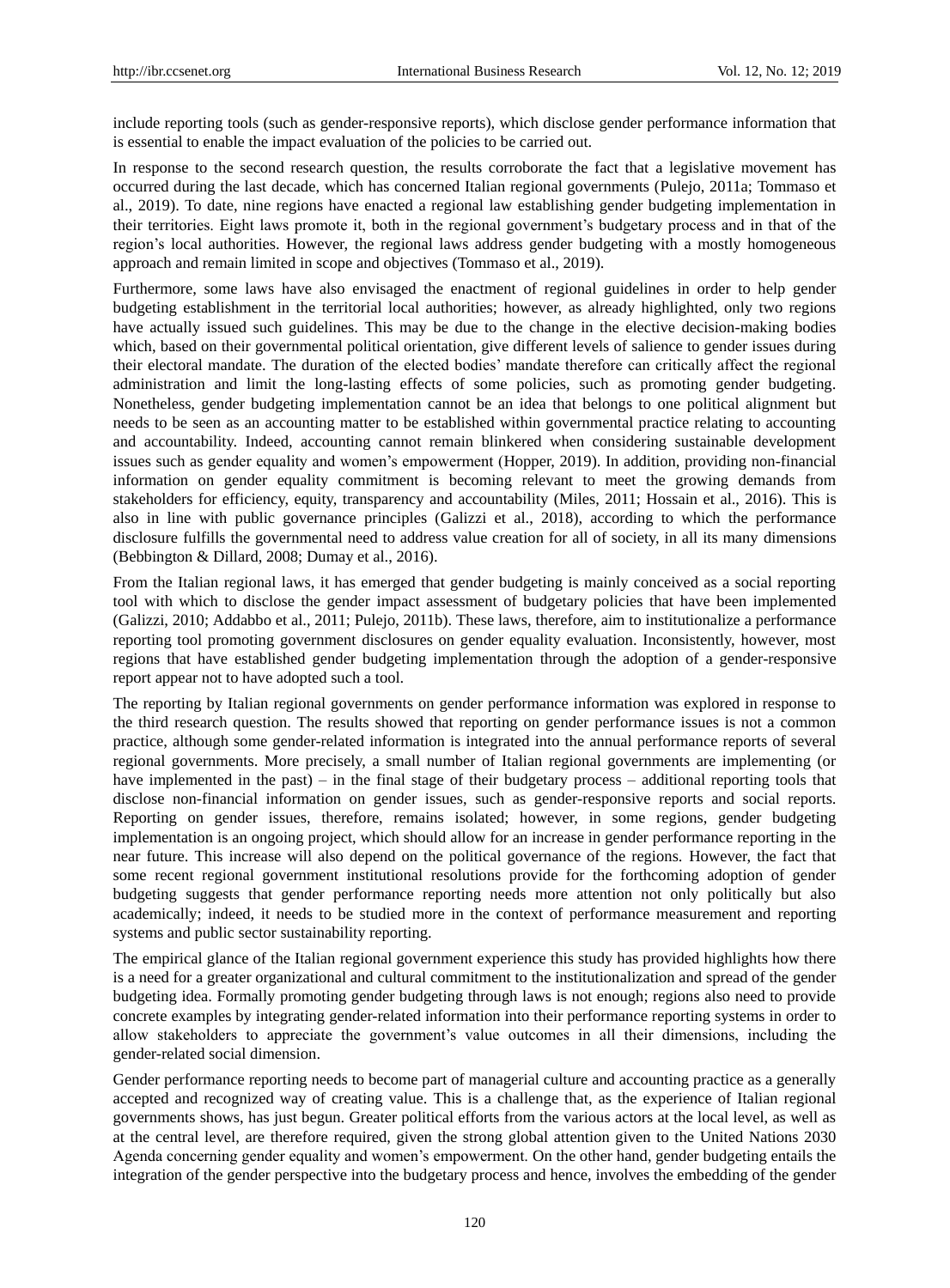perspective into governmental policies that can be implemented and their results measured and reported. Thus, performance reporting systems cannot be neutral, they must become involved in order to enhance both the government's accountability and strategic control.

Finally, it is recommended that regional governments place a greater focus on gender policies in their strategic plans informing the governmental budgetary cycle; this is the first step in gender budgeting implementation which also implies the adoption of performance measurement and reporting tools that will allow the outcomes of these policies to be assessed and disclosed to stakeholders. In particular, some gender policies need more strategic integration for a real government contribution to achieving the goal of gender equality and women's empowerment. These policies could include: parental leave policies aimed at balancing home and work life; supporting women's access to career opportunities, decision-making and entrepreneurship; tackling inequity in the workplace such as by encouraging full equity in remuneration; improving women's well-being such as by supporting gender-specific care, education and social projects; promoting social inclusion through targeted social measures and services such as by developing social housing; and encouraging territorial networks, partnerships and information campaigns to raise awareness of the gender violence issue. In other words, a greater integration of the gender perspective in governmental policies involves adopting this perspective in all strategic areas of intervention: labor policies, family policies, health policies and welfare and social policies. More gender-responsive regional policies would ultimately help to promote positive behavior. This will contribute to using public resources with increasing equity for citizens, thus strengthening gender equality and the role of women in the family, at work and in society.

#### **References**

- Adams, C. (2017). *Understanding integrated reporting: the concise guide to integrated thinking and the future of corporate reporting*. Abingdon, UK: Routledge. https://doi.org/10.4324/9781351275002
- Addabbo, T., Badalassi, G., Corrado, F., & Picchio, A. (2011). A social-reproduction and well-being approach to gender budgets: experiments at local government level in Italy. In E. Addis, P. de Villota, F. Degavre, & J. Eriksen (Eds.), *Gender and Well-Being. The Role of Institutions* (pp. 105-124). UK: MPG Books Group.
- Addabbo, T., Gunluk-Senesen, G., & O'Hagan, A. (2015). Gender budgeting: Insights from current methodologies and experiences in Europe. *Politica Economica*, *31*(2), 125-134. https://doi.org/10.1429/80929
- Bebbington, J., & Dillard, J. (2008). Social sustainability: an organizational-level analysis. In J. Dillard, V. Dujon, & M. C. (Eds.), King *Understanding the social dimension of sustainability* (pp. 173-189). New York: Routledge.<https://doi.org/10.4324/9780203892978>
- Braun, V., & Clarke, V. (2006). Using thematic analysis in psychology. *Qualitative Research in Psychology*, *3*(2), 77-101. https://doi.org/10.1191/1478088706qp063oa
- Broadbent, J. (2016). A gender agenda. *Meditari Accountancy Research*, *24*(2), 169-181. https://doi.org/10.1108/MEDAR-07-2015-0046
- Brody, A. (2009). *Gender and governance: Overview Report*. Brighton, UK: Institute of Development Studies.
- Budlender, D. (2006). Expectations versus realities in gender-responsive budget initiatives. In S. Razavi, & S. Hassim (Eds.), *Gender and Social Policy in a Global Context: Uncovering the Gendered Structure of 'the Social'* (pp. 322-339). London, UK: Palgrave Macmillan. https://doi.org/10.1108/MEDAR-07-2015-0046
- Budlender, D., & Hewitt, G. (2002). *Gender budgets make more cents: country studies and good practice*. London, UK: The Commonwealth Secretariat.
- Chakraborty, L. (2016). *Asia: A survey of gender budgeting efforts*. Washington, DC: International Monetary Fund. https://doi.org/10.5089/9781475519914.001
- Corner, L. (2005). *Gender-sensitive and pro-poor indicators of good governance*. Oslo, Norway: Oslo Governance Centre, UNDP (United Nations Development Programme).
- Daly, J., Kellehear, A., & Gliksman, M. (1997). *The public health researcher: A methodological guide*. Melbourne, Australia: Oxford University Press.
- de Villiers, C., & Maroun, W. (Eds.) (2017). *Sustainability accounting and integrated reporting*. Abingdon, UK: Routledge. https://doi.org/10.4324/9781315108032
- Del Gesso, C. (2019). Involving stakeholders in university hospital performance reporting: The state of the art in Italy. *African Journal of Business Management*, 13(11), 353-372.<https://doi.org/10.5897/AJBM2019.8799>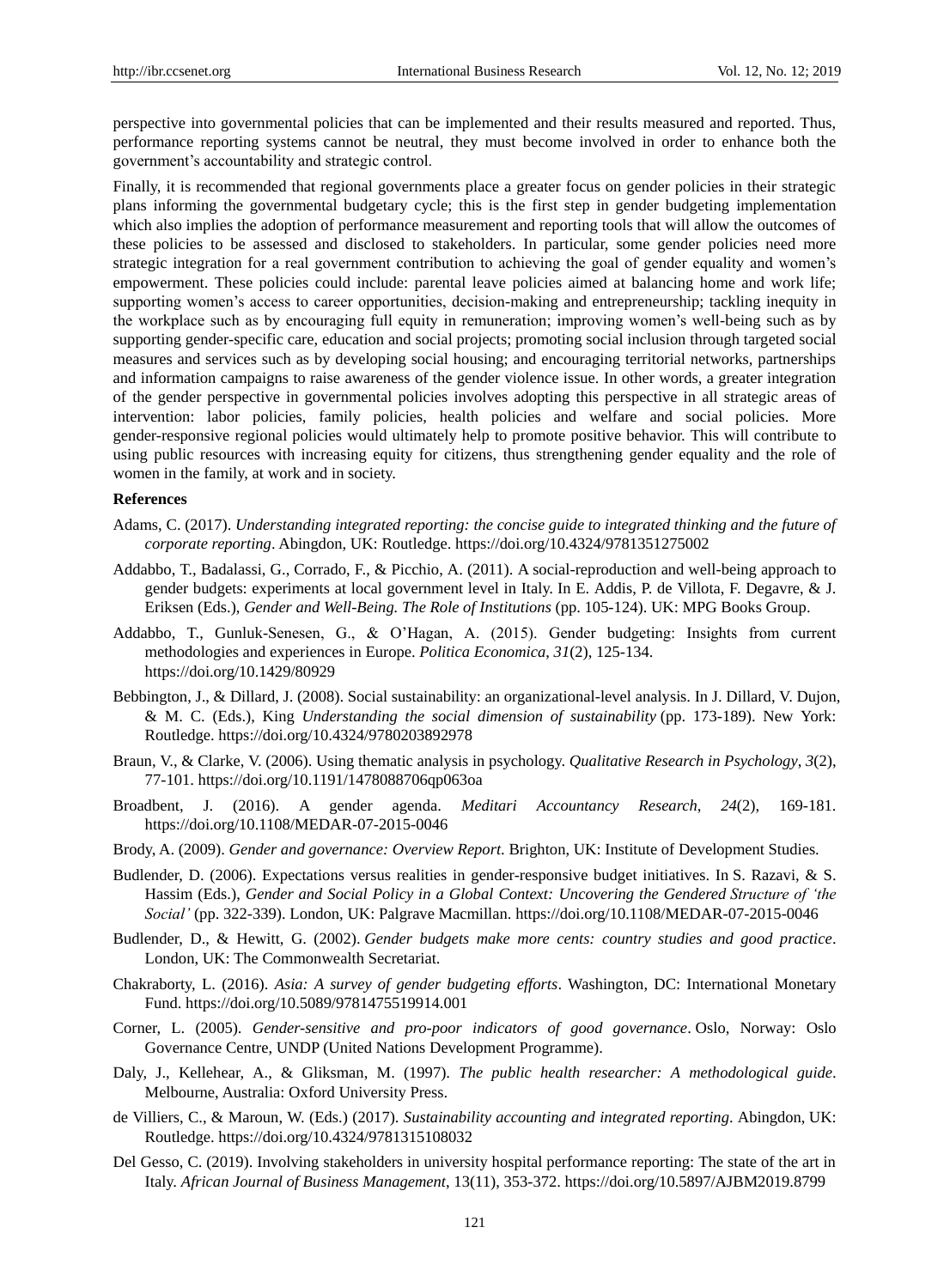- Downes, R., Von Trapp, L., & Nicol, S. (2017). Gender budgeting in OECD countries. *OECD Journal on Budgeting*, *16*(3), 71-107. https://doi.org/10.1787/budget-16-5jfq80dq1zbn
- Dumay, J., Bernardi, C., Guthrie, J., & Demartini, P. (2016). Integrated reporting: a structured literature review. *Accounting Forum*, *40*(3), 166-185. https://doi.org/10.1016/j.accfor.2016.06.001
- European Commission. (2018). *Annual Implementation Report 2017. EU Gender Action Plan II Gender Equality and Women's Empowerment: Transforming the Lives of Girls and Women through EU External Relations 2016-2020*. Retrieved from https://ec.europa.eu/europeaid/sites/devco/files/eu\_gap\_2017.pdf
- Fernandez-Feijoo, B., Romero, S., & Ruiz-Blanco, S. (2014). Women on boards: do they affect sustainability reporting? *Corporate Social Responsibility and Environmental Management*, *21*(6), 351-364. <https://doi.org/10.1002/csr.1329>
- Galizzi, G., & Siboni, B. (2016). Positive action plans in Italian universities: Does gender really matter? *Meditari Accountancy Research*, *24*(2), 246-268. https://doi.org/10.1108/MEDAR-09-2015-0062
- Galizzi, G. (2010). The Formulation of Gender Sensitive Budgets: Integrating Gender into the Balanced Scorecard. *Economia Aziendale Online*, *3,* 335-343.
- Galizzi, G., Bassani, G., & Cattaneo, C. (2018). Adoption of Gender-Responsive Budgeting (GRB) by an Italian Municipality. *Administrative Sciences*, *8*(4), 68. https://doi.org/10.3390/admsci8040068
- Global Reporting Initiative (GRI). & International Finance Corporation (IFC) (2009). *Embedding Gender in Sustainability Reporting – A Practitioner's Guide*. Retrieved from <https://www.globalreporting.org/resourcelibrary/Embedding-Gender-In-Sustainability-Reporting.pdf>
- Gori, E., Romolini, A., & Fissi, S. (2018). Local Authorities' Policies for Disseminating Gender Equality. Evidence from Italy. *Transylvanian Review of Administrative Sciences*, *14*(53), 38-53. https://doi.org/10.24193/tras.53E.3
- Grosser, K. (2009). Corporate social responsibility and gender equality: women as stakeholders and the European Union sustainability strategy. *Business Ethics: A European Review*, *18*(3), 290-307. <https://doi.org/10.1111/j.1467-8608.2009.01564.x>
- Grosser, K., & Moon, J. (2005). Gender mainstreaming and corporate social responsibility: Reporting workplace issues. *Journal of Business Ethics*, *62*(4), 327-340. https://doi.org/10.1007/s10551-005-5334-3
- Henriques, A. (2013). CSR, sustainability and the triple bottom line. In A. Henriques, & J. Richardson (Eds.), *The triple bottom line: Does it all add up?* (pp. 26-33). London, UK: Routledge. <https://doi.org/10.4324/9781849773348>
- Hopper, T. (2019). Stop accounting myopia: Think globally: a polemic. *Journal of Accounting & Organizational Change*, *15*(1), 87-99.<https://doi.org/10.1108/JAOC-12-2017-0115>
- Hossain, D. M., Ahmad, N. N. N., & Siraj, S. A. (2016). Marxist feminist perspective of corporate gender disclosures. *Asian Journal of Accounting and Governance*, *7*, 11-24. https://doi.org/10.17576/AJAG-2016-07-02
- Khlif, H., & Achek, I. (2017). Gender in accounting research: a review. *Managerial Auditing Journal*, *32*(6), 627-655. https://doi.org/10.1108/MAJ-02-2016-1319
- Klatzer, E., Addabbo, T., Alarcon-García, G., & O'Hagan, A. (2018). Developments in Practice: Methodologies and Approaches to Gender Budgeting. In A. O'Hagan, & E. Klatzer (Eds.), *Gender Budgeting in Europe: Developments and challenges* (pp. 109-133). Cham, Switzerland: Palgrave Macmillan. https://doi.org/10.1007/978-3-319-64891-0\_6
- Koehler, G. (2016). Tapping the Sustainable Development Goals for progressive gender equity and equality policy? *Gender & Development*, *24*(1), 53-68. https://doi.org/10.1080/13552074.2016.1142217
- Leach, M., Mehta, L., & Prabhakaran, P. (2016). *Gender equality and sustainable development: a pathways approach*. Discussion paper for the World Survey on the Role of Women in Development 2014. New York: UN Women[. https://doi.org/10.18356/2c5436ac-en](https://doi.org/10.18356/2c5436ac-en)
- Manes-Rossi, F., Tiron-Tudor, A., Nicolò, G., & Zanellato, G. (2018). Ensuring more sustainable reporting in Europe using non-financial disclosure—De facto and de jure evidence. *Sustainability*, *10*(4), 1162. https://doi.org/10.3390/su10041162
- Marks Rubin, M., & Bartle, J. R. (2005). Integrating gender into government budgets: A new perspective. *Public*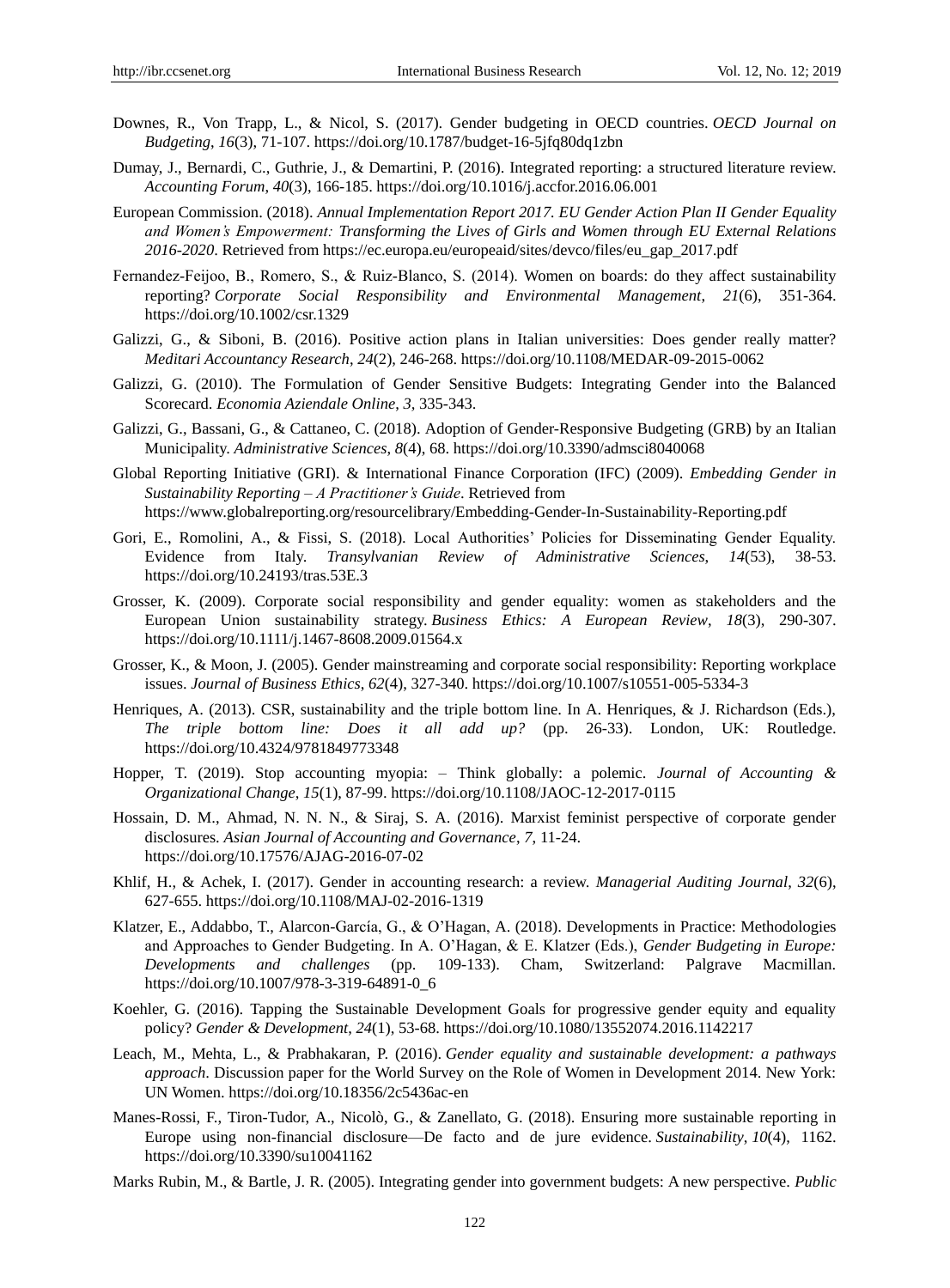*Administration Review*, *65*(3), 259-272. https://doi.org/10.1111/j.1540-6210.2005.00452.x

- Miles, K. (2011). Embedding gender in sustainability reports. *Sustainability Accounting, Management and Policy Journal*, *2*(1), 139-146. https://doi.org/10.1108/20408021111162164
- Morgan, A. D. (2009). Learning communities, cities and regions for sustainable development and global citizenship. *Local Environment*, *14*(5), 443-459. https://doi.org/10.1080/13549830902903773
- Nowell, L. S., Norris, J. M., White, D. E., & Moules, N. J. (2017). Thematic analysis: Striving to meet the trustworthiness criteria. *International Journal of Qualitative Methods*, *16*(1), 1-13. https://doi.org/10.1177/1609406917733847
- O'Hagan, A. (2018). Conceptual and Institutional Origins of Gender Budgeting. In A. O'Hagan, & E. Klatzer (Eds.), *Gender Budgeting in Europe: Developments and challenges* (pp. 19-42). Cham, Switzerland: Palgrave Macmillan. https://doi.org/10.1007/978-3-319-64891-0\_2
- O'Hagan, A., & Klatzer, E. (Eds.). (2018). *Gender budgeting in Europe: Developments and challenges*. Cham, Switzerland: Palgrave Macmillan. https://doi.org/10.1007/978-3-319-64891-0
- Pollifroni, M. (2005). Il bilancio di genere (gender sensitive budgeting) quale strumento di accountability proprio del modello della Public Sector Social Responsibility: un'analisi comparata tra prassi internazionale e nazionale", in AA.VV., *Riferimenti storici e processi evolutivi dell'informativa di bilancio tra dottrina e prassi. Atti del VII Convegno Nazionale della Società Italiana di Storia della Ragioneria, Atri-Silvi (TE), 22-23 settembre 2005*, (pp. 337-371). Roma, Italy: Rirea.
- Pollifroni, M. (2008). Stakeholder Engagement Policies: searching for the positive performances by a Theoretical Model applied to the Italian Public Sector. *Economia Aziendale Online*, *1*(2-3), 73-90.
- Pulejo, L. (2011a). *La gender equality nell'economia dell'azienda. Strategie e strumenti di mainstreaming di genere per lo sviluppo sostenibile*. Milano, Italy: FrancoAngeli.
- Pulejo, L. (2011b). Il profilo del genere nella programmazione delle aziende pubbliche territoriali. *Management Control*, *2,* 59-83.
- Quinn, S. (2016). *Europe: A survey of gender budgeting efforts*. Washington, DC: International Monetary Fund. https://doi.org/10.5089/9781475520088.001
- Quinn, S. (2017). Gender budgeting in Europe: What can we learn from best practice? *Administration*, *65*(3), 101-121. https://doi.org/10.1515/admin-2017-0026
- Razavi, S. (2016). The 2030 Agenda: challenges of implementation to attain gender equality and women's rights. *Gender & Development*, *24*(1), 25-41. https://doi.org/10.1080/13552074.2016.1142229
- Rubin, M. M., & Bartle, J. R. (2005). Integrating gender into government budgets: A new perspective. *Public Administration Review*, *65*(3), 259-272.<https://doi.org/10.1111/j.1540-6210.2005.00452.x>
- Sharp, R., & Broomhill, R. (2002). Budgeting for equality: The Australian experience. *Feminist economics*, *8*(1), 25-47. https://doi.org/10.1080/1354500110110029
- Siboni, B., Sangiorgi, D., Farneti, F., & De Villiers, C. (2016). Gender (in) accounting: Insights, gaps and an agenda for future research. *Meditari Accountancy Research*, *24*(2), 158-168. https://doi.org/10.1108/MEDAR-04-2016-0054
- Sodani, P. R., & Sharma, S. (2008). Gender responsive budgeting. *Journal of Health Management*, *10*(2), 227-240. https://doi.org/10.1177/097206340801000205
- Steccolini, I. (2019). New development: Gender (responsive) budgeting—a reflection on critical issues and future challenges. *Public Money & Management*, *39*(5), 379-383. <https://doi.org/10.1080/09540962.2019.1578538>
- Stotsky, J. G. (2006). *Gender Budgeting*. Washington, DC: International Monetary Fund. https://doi.org/10.5089/9781451864922.001
- Stotsky, J. G., Kolovich, M. L., & Kebhaj, S. (2016). *Sub-Saharan Africa: A Survey of gender budgeting efforts*. Washington, DC: International Monetary Fund. https://doi.org/10.5089/9781475520033.001
- Tommaso, S., Pastore, P., & Andriolo, M. (2019). Strategic Governance and Gender Budgeting of Local Governments: Paths and Experiences in Italy. In *International Conference on Gender Research* (pp. 613-621). Academic Conferences International Limited.